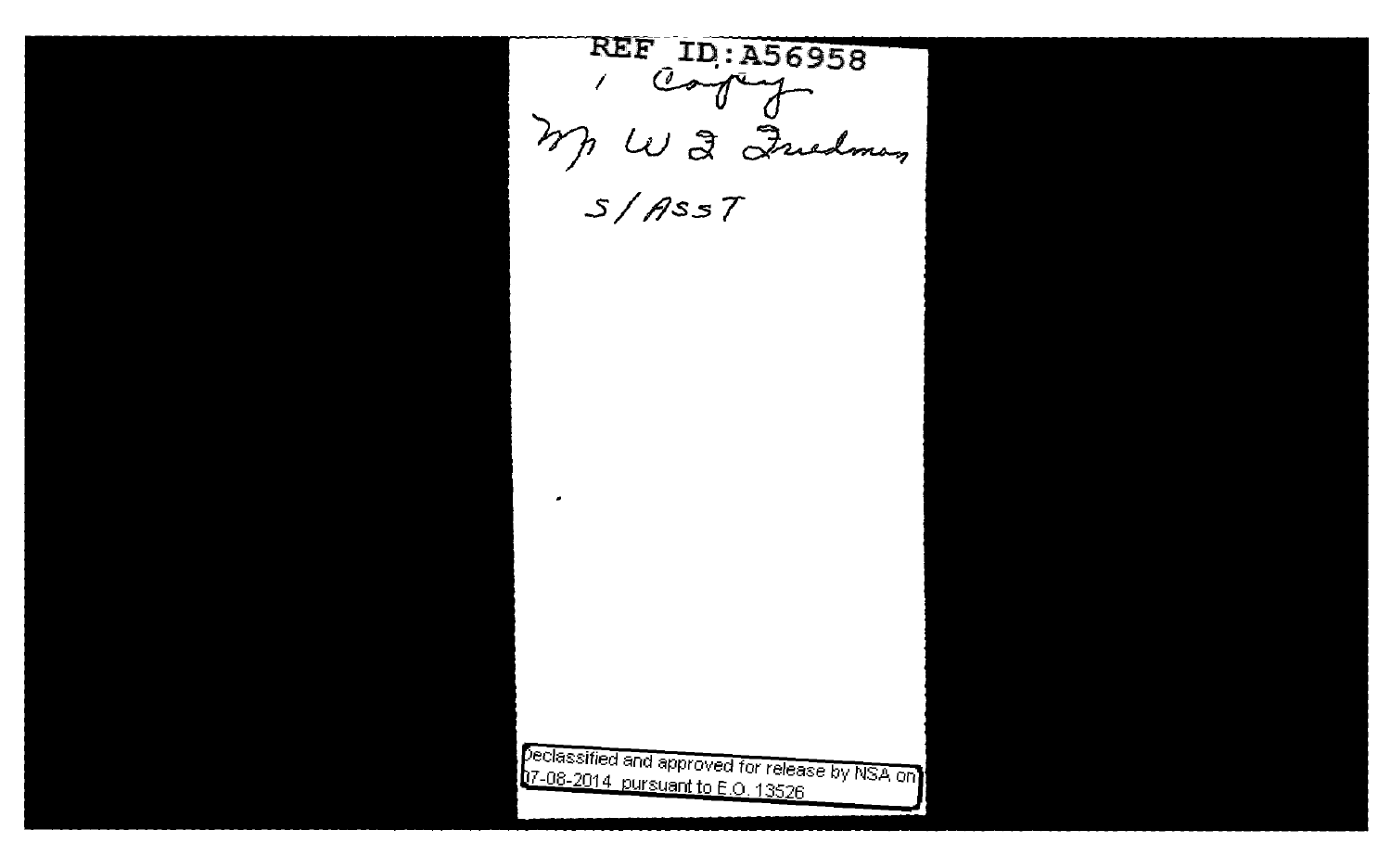DEPARTMENT OF DEFENSE NATIONAL SECURITY AGENCY WASHINGTON 25, D. C.

 $R/PR$  2

 $\mathbf{r}_{\mathrm{c}}$ 

 $\mathbf{z}$ 

 $\bullet$   $\bullet$ 

 $\overline{\phantom{a}}$  .

19 July 1955

**SHORET** 

# DECISION ON R/PR 2

 $\alpha$ 

# LIZA

1. On 19 July 1955 the Director, National Security Agency, approved the recommendations in RADAC R/PR 2 and forwarded the task to the Office of R/D for necessary action.

2. This decision now becomes a part of and shall be attached as a top sheet of RADAC R/PR 2.

naturned C. Duck

ANN M. MARLEY **Executive Secretary Research and Development Advisory Council** 

Decision on RADAC R/PR 2

 $\mathbf{\mathbf{\pm}}$ <del>SIKCIRIKI</del>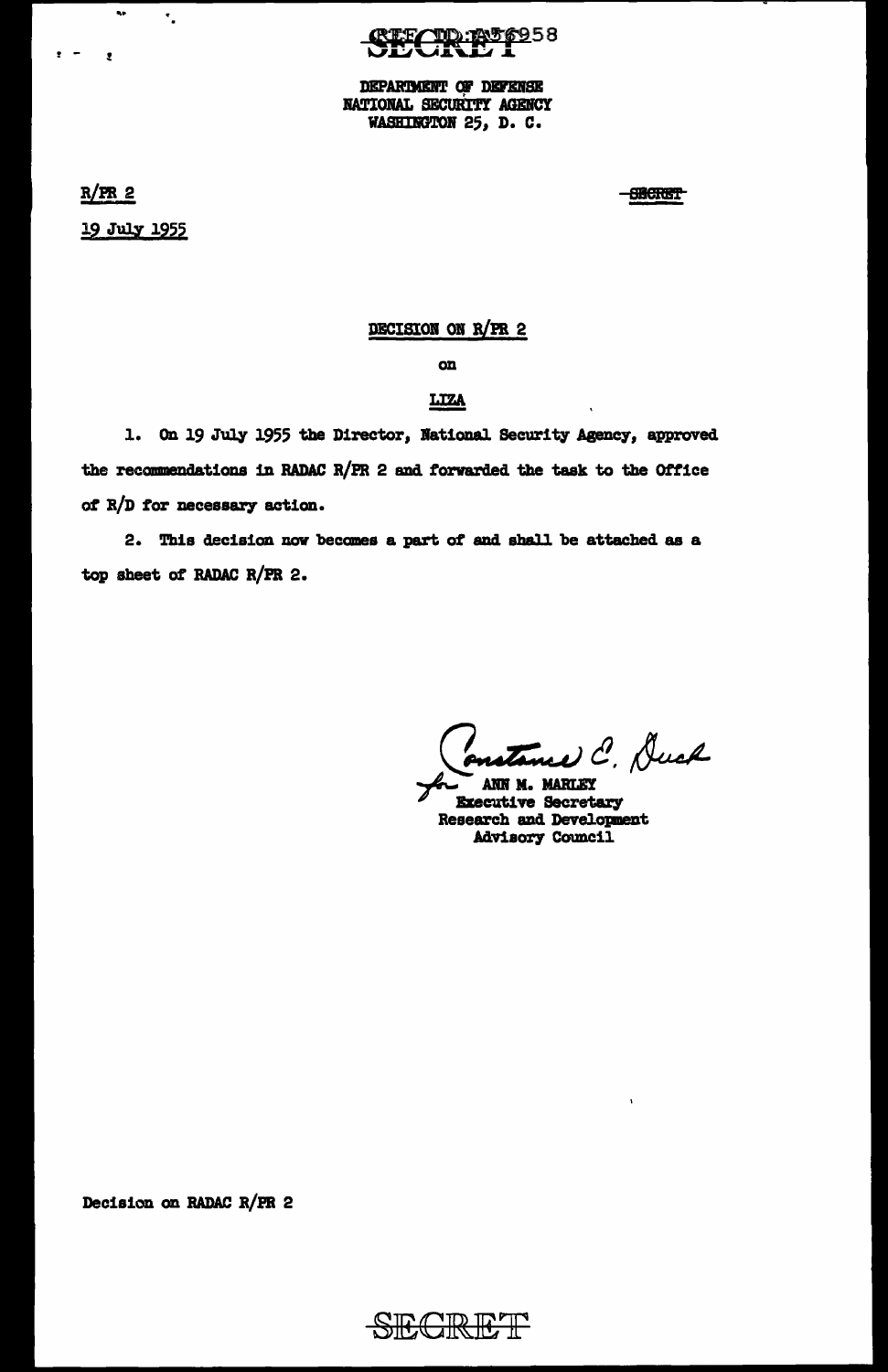## DEPARTMENT OF DEFENSE **NATIONAL SECURITY AGENCY** WASHINGTON 25, D.C.

Prepared: Secretariat Recommended: RADAC Date: 7 July 1955 Approved: Director, NSA Date:

**EXPORT BY** THE RESEARCH AND DEVELOPMENT ADVISORY COUNCIL TO DIRECTOR, NATIONAL SECURITY AGENCY

### <u>Ц21</u>

### **PROBLEM**

 $\bullet$ 

 $\mathcal{L}^{\mathcal{M}}$ 

1. To establish a task for research on the structure of ferrites.

## **DISCUSSION**

2. Inclosures: A. Task Summary Sheet<br>B. Task Background Sheet

#### CONCLUSION

3. It is concluded that:

There is a need for research on the physical properties of magnetic 8. materials.

#### **RECOMMENDATIONS**

4. It is recommended that:

a. A task be established for research on the structure of ferrites.

b. Data contained in Inclesure A, Task Summary Sheet, be approved.

## **CONCURRENCES**

5. The following members/alternates concur in the recommendations of this report:

| <b>R/D - Dr. S. Kullback</b>       |  |                          | LOG - Col. N. T. Kincade |
|------------------------------------|--|--------------------------|--------------------------|
| <b>COMMEC- It.Col. K. I. Davis</b> |  | $P/P = Mr$ , L. E. Shinn |                          |
| COMP - Lt.Col. C. K. Milrey        |  |                          | PROD - Mr. Dale Marston  |

6. The following observers were present: Mr. A. B. Clark, DD/RD, Mr. A. Rose, Mr. C. Schierlmann, Mr. M. Mathews, Mr. J. Crone, Dr. E. Callen, R/D; Mr. T. Chittenden, COMSEC; Mr. J. Tasker, LOG.

werkach

KULLBACK Chairman Research and Development **Advisory Council** 

Task No. 370-1201

 $R/PR$  2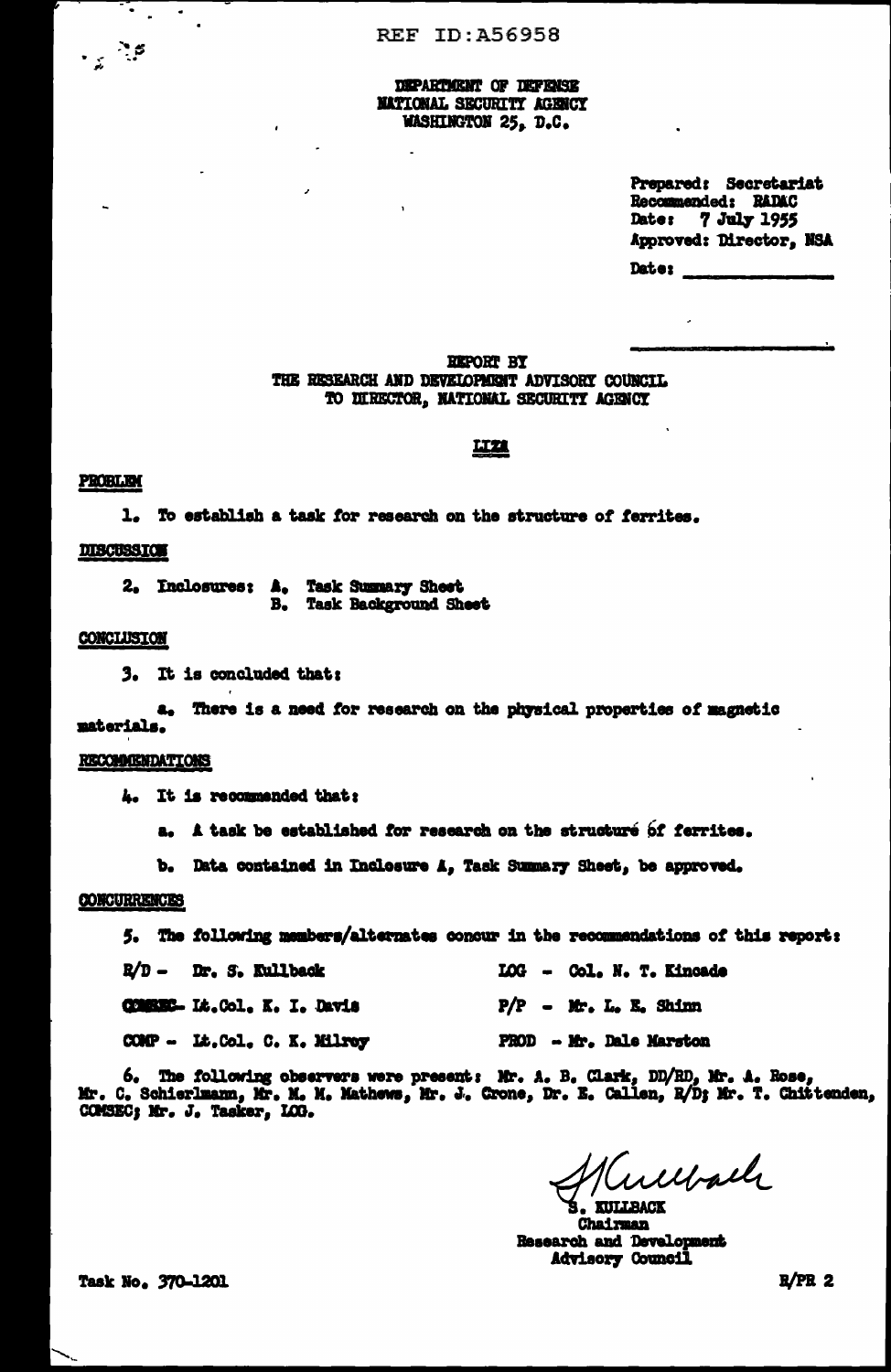DEPARTMENT OF DEFENSE NATIONAL SECURITY AGENCY WASHINGTON 25, D.C.

| Approved: Acting Chief |  |                                 |  |
|------------------------|--|---------------------------------|--|
|                        |  | Physical Research Division, R/D |  |
| Date: 2 June 1955      |  |                                 |  |
| Recommended: RADAC     |  |                                 |  |
| Date:                  |  |                                 |  |
| Approved Director, NSA |  |                                 |  |
| Date:                  |  |                                 |  |

Report by the Acting Chief, Physical Research Division, R/D to RADAC on LIZA

# Problem

 $\overline{\phantom{a}}_n$ 

 $\mathcal{L}_{\mathcal{L}}$ 

1. To establish a task for research on the structure of ferrites.

## Discussion

2. Inclosures A. Task Summary Shoet<br>B. Task Background Sheet

## Conclusions

- 3. It is concluded that:
	- a. There is a need for research on the physical properties of magnetic materials.

## Recommendations

- 4. It is recommended that:
	- a. A task be established for research on the structure of forrites.
	- b. Data contained in Inclosure A, Tack Summary Sheet, be approved.

 $\sum_{j=1}^{n}$  only  $\sum_{j=1}^{n}$  or  $\sum_{j=1}^{n}$ Acting Chief Physical Research Division Office of Research and Development

Task No. 370-1201  $R/PR$  2

ş.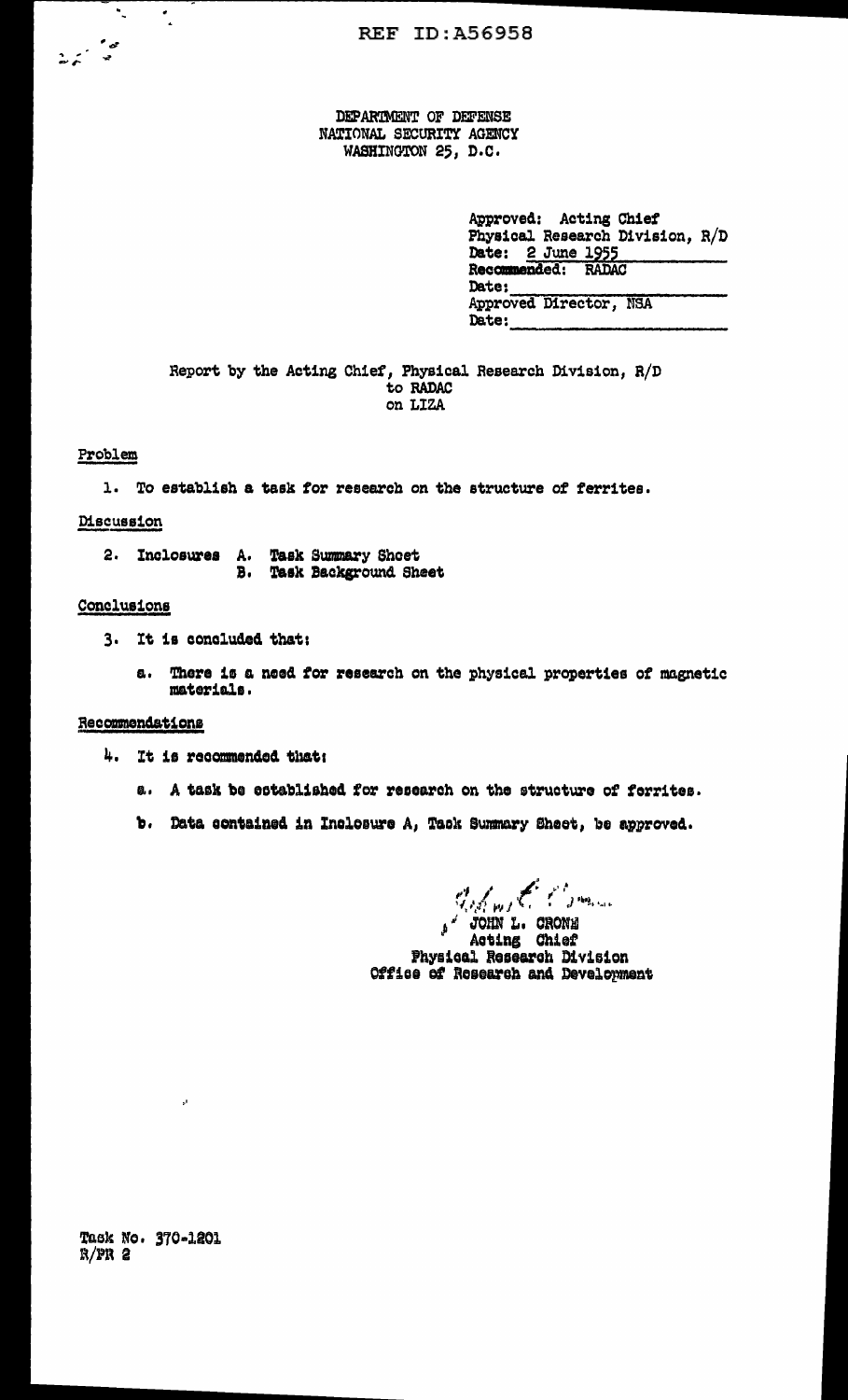# **REF ID: A56958**

|  | TASK SUNNARI | SHEET |
|--|--------------|-------|
|--|--------------|-------|

| TASK NO. 370-1201     | NOMENCLATURE                                                                                                  | COVER NAME        | LIZA               |      |
|-----------------------|---------------------------------------------------------------------------------------------------------------|-------------------|--------------------|------|
| TITLE                 | Research on the Physical Properties of Magnetic Materials                                                     |                   |                    |      |
| PROJECT<br><b>RHO</b> | <b>SUB-PROJECT</b>                                                                                            | Physical Research |                    |      |
|                       | SECURITY CLASSIFICATION Unclessified PRIORITY 1-B(N) TECHNICAL OBJECTIVE                                      |                   |                    | I0-9 |
| STARTING              | COMPLETION                                                                                                    | NO. & TYPE        |                    |      |
| DATE<br>Upon approval | TARGET DATE Continuing                                                                                        | OF MODELS         | <b>As required</b> |      |
| APPROVED BY           |                                                                                                               | <b>DATE</b>       |                    |      |
| $\sim$                | The same residents of the same of the same of the same of the same of the same of the same of the same of the | ే బాబాతై          |                    |      |
|                       |                                                                                                               |                   |                    |      |

#### REQUIREMENT

 $\overline{a}$ 

Origin of Request: **NSA**  $\mathbf{1}$ .

2. Principal Application: Experimental and theoretical investigation of ferrite physics.

### DESCRIPTION:

To gain insight into the quantum nature of magnetic materials, and in particular, the exchange interaction. To discover by means of neutron diffraction the distribution of divalent and trivalent metal ions among octahedral and tetrahedral sing in intermediate spinels. To relate this distribution to statistical thermodynamics, and thereby to increase our knowledge of the various terms of the energy of ionic crystals. To investigate the microwave transmission characteristics of ferrites.

| COST DATA    | Estimated<br><b>Total Cost</b> | Expenditures<br>Prior to FY 56 | Estimated<br>FY 56 | Estimated<br>FY 57 | Estimated<br>FY 58 | Estimated<br>FY 59 |
|--------------|--------------------------------|--------------------------------|--------------------|--------------------|--------------------|--------------------|
| (Man Years)  | 5                              | None                           | $\cdot$ 5          | 1.5                | 1.5                | 1.5                |
| (Labor Cost) | \$32,177                       | None                           | \$3,068            | \$9,547            | \$9,703            | \$9,859            |
| (Purchases)  | \$30,000                       | None                           | None               | \$10,000           | \$10,000           | \$10,000           |
| (Contract)   | \$375,000                      | None                           | \$75,000           | \$100,000          | \$100,000          | \$100,000          |
| TOTAL COST   | \$437,177                      | None                           | \$78,068           | \$119,547          | \$119,703          | \$119,859          |

### PROGRESS TO DATE

A contract proposal for neutron diffraction studies on ferrites has been submitted. A contract proposal for chemical preparation and analysis, X-ray diffraction, microwave resonance experiments, and for theoretical analysis, is being prepared and will be submitted on or about 15 July 1955.

#### PRODUCTION PLAN

Not applicable.

INCLOSURE A  $R/PR$  2